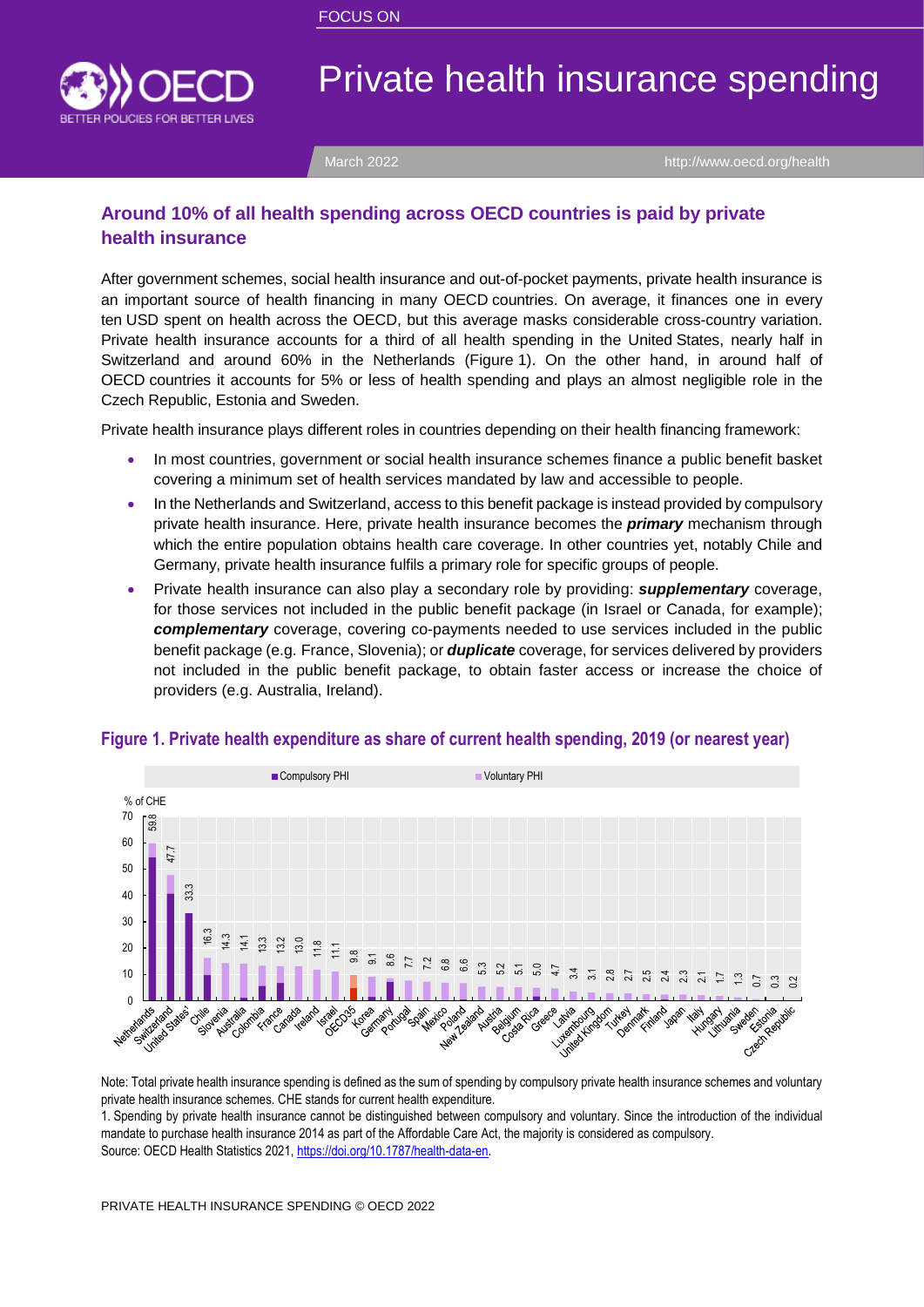## **In most OECD countries, voluntary affiliation is the dominant form of private health insurance**

From a health financing perspective, private health insurance can be distinguished between *compulsory* and *voluntary* [\(Box](#page-2-0) 1). *Compulsory private health insurance* plays an important role in only around half a dozen OECD countries and in almost all cases refers to situations where it provides *primary* coverage for the entire or a sub-group of the population [\(Figure](#page-1-0) 2). In the Netherlands, spending by private insurers operating under the "Health Insurance Act" (ZVW) represents 55% of total health spending. In Switzerland, the "Federal Law on Health Insurance" (KVG) mandates the purchase of private health insurance coverage for the entire population and – together with compulsory private accident and occupational diseases insurance- accounts for 40% of total health spending. Since 2014, the Affordable Care Act in the United States requires all individuals and their families (with some exemptions) to have a minimum amount of health insurance. In Germany and Chile, people opting out of social health insurance are mandated to obtain private health insurance coverage for a minimum basket of services. Spending under these schemes, which cover around 10-18% of the population, accounts for 7-10% of all health spending in these two countries. In France, legal changes in 2016 made it *compulsory* for employers in the private sector to offer complementary insurance through mutual health insurers (e.g."*mutuelles*"), provident institutions or private insurance companies to employees (who are generally required to accept). This accounts for around 7% of total health spending. Other types of *voluntary* complementary insurance – subscribed by individuals directly – account for another 6% in France. A special case is the situation in Colombia, where compulsory private health insurance spending refers to the obligations of private insurers to cover medical costs resulting from traffic or occupational accidents.



#### <span id="page-1-0"></span>**Figure 2. Share of private compulsory health insurance spending in current health expenditure, 2019 (or nearest year)**

Note: Only countries are displayed where compulsory private health insurance spending comprises 5% or more of current health expenditure. 1. Spending by private health insurance cannot be distinguished between compulsory and voluntary. Since 2014, the majority can be considered as compulsory. CHE stands for current health expenditure.

Source: OECD Health Statistics 2021, [https://doi.org/10.1787/health-data-en.](https://doi.org/10.1787/health-data-en)

#### **2**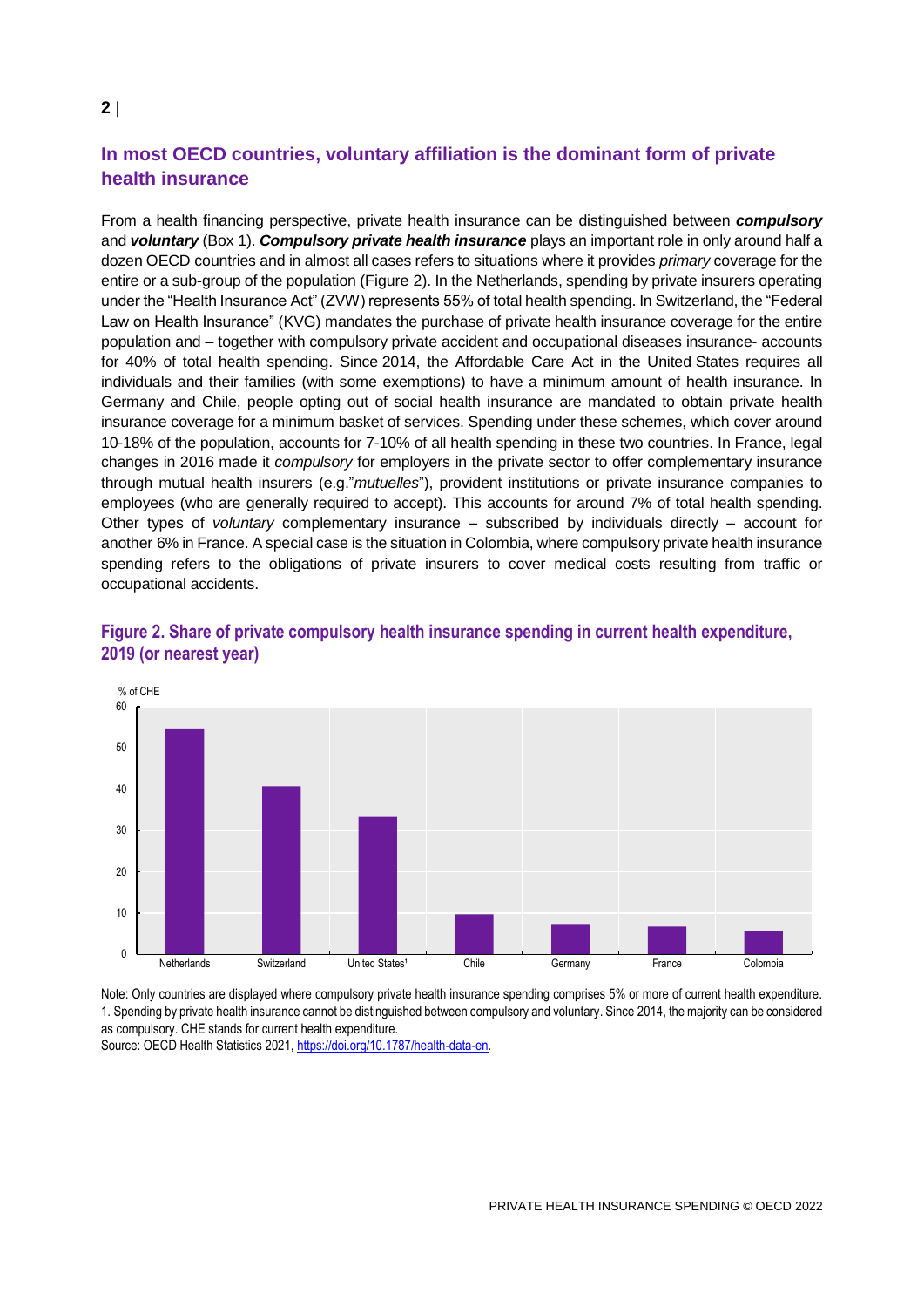#### <span id="page-2-0"></span>**Box 1. How is private health insurance spending defined?**

*A System of Health Accounts 2011* is the key reference framework on which international comparisons of health spending are based (OECD/Eurostat/WHO,  $2017_{[1]}$ ). The framework defines the boundaries of health spending and proposes a system of classifications to structure health spending around the three dimensions of financing, provider of health services and types of services.

Analyses from a financing perspective are made on the level of *financing schemes* – with a scheme being defined as "the body of rules through which people can obtain health services". On the broadest level, financing schemes can be distinguished between compulsory schemes – where participation is either automatic or compulsory, and voluntary schemes – where participation either depends on the individual or is at the discretion of other actors.

Private health insurance is classified under both categories, compulsory and voluntary. *Compulsory*  **private health insurance** exists in a number of countries mainly as the primary mechanism through which people obtain coverage for health care services or as a substitute for social health insurance in countries where some population groups can opt out of public health insurance if they obtain private coverage instead. However, in some countries complementary coverage can also be compulsory. The key criteria to distinguish between social health insurance and compulsory private health insurance is that the latter refers to the purchase of an individual or group insurance policy based on private law.

*Voluntary private health insurance* exists in nearly all countries and generally complements, supplements or duplicates existing health coverage from a publicly financed benefit package. These insurance policies are frequently taken out by individuals but can also be part of a group contract or offered by employers. Together with out-of-pocket spending, voluntary private health insurance spending forms part of "private spending on health" but the two categories differ as with out-of-pocket payments there is no prepayment involved and funds are not pooled across the population.

The nature of financing schemes can change over time and in some instances, schemes that used to be voluntary can be become compulsory when a legal mandate to purchase coverage is introduced.

Private health insurance is mainly financed via compulsory/voluntary premium payments by individuals or employers but in some countries the government subsidises these payments.

The role played by *voluntary private health insurance* is different, and the scope of services covered is generally more limited than with compulsory health insurance. From a financing perspective, it can be nevertheless important. In Slovenia, Canada, Australia, Ireland and Israel, spending by voluntary private health insurance represents 11%-14% of overall health spending [\(Figure](#page-3-0) 3), and a significant proportion of the population have this type of coverage -almost nine in ten people in Slovenia and close to seven in ten in Canada. Population coverage for voluntary private health insurance is also very high in Israel, the Netherlands and Belgium.

In Slovenia, voluntary private health insurance mainly finances the co-payments to social health insurance. In Canada, voluntary private health insurance provides supplementary coverage, with a particular focus on pharmaceuticals. In Australia and Ireland, voluntary insurance is mainly duplicate and used to obtain quicker access to treatment or diagnostics in public or private hospitals. While most private health insurance spending in Switzerland and the Netherlands is linked to compulsory primary insurance contracts, voluntary health insurance remains non-negligible and finances around 5-7% of overall health spending in those countries.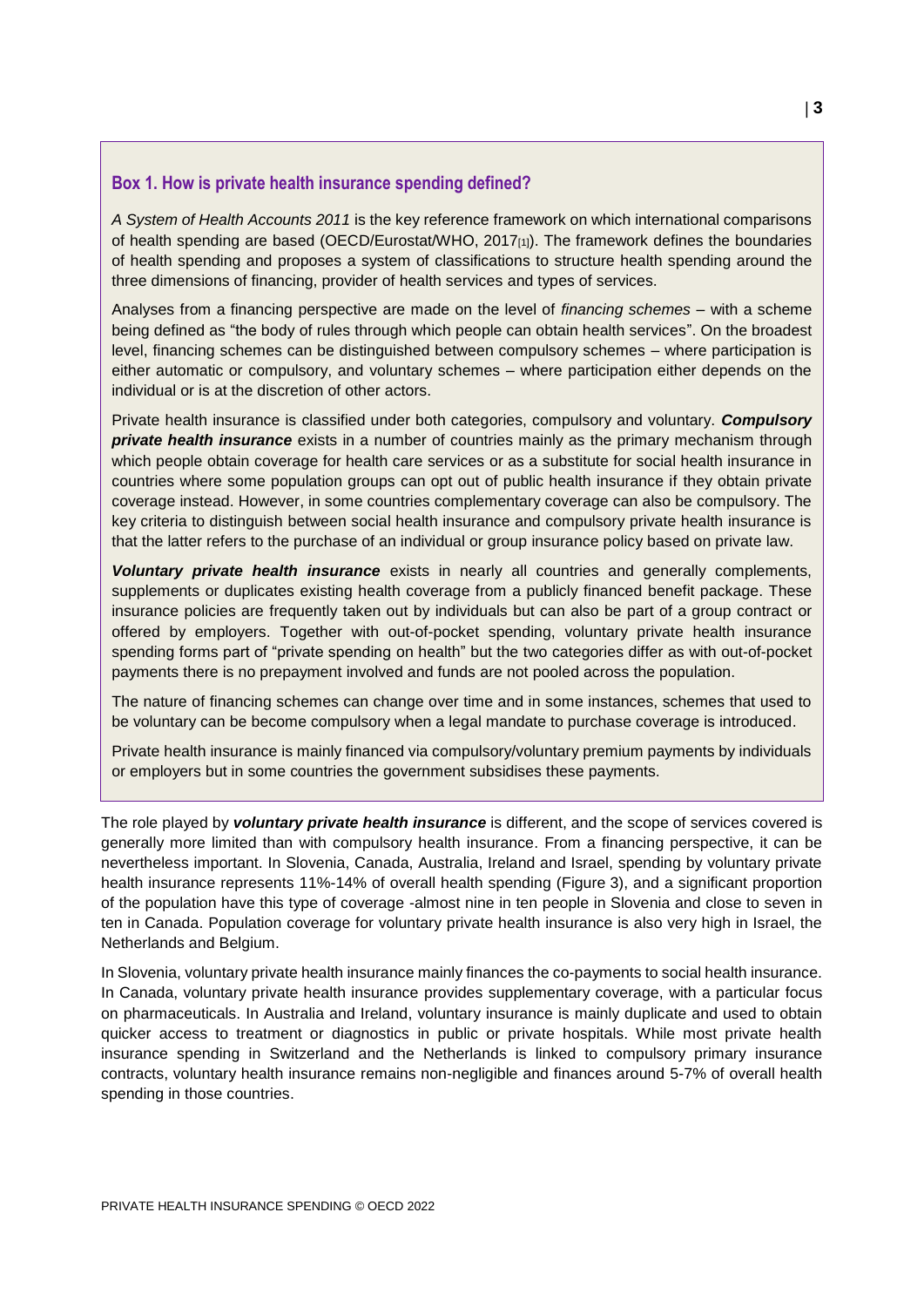

### <span id="page-3-0"></span>**Figure 3. Share of private voluntary health insurance (VHI) spending in current health expenditure and share of population with VHI coverage in 2019 (or nearest year)**

Note: Only countries are displayed where voluntary private health insurance spending comprises 5% or more of current health expenditure. Data on population coverage is not available for all countries. Share of VHI spending is displayed on left axis. Share of population coverage is displayed on right axis.

Source: OECD Health Statistics 2021, [https://doi.org/10.1787/health-data-en.](https://doi.org/10.1787/health-data-en)

## **Private health insurance finances different health care services, depending on whether it is compulsory or not**

The type of health care goods and services financed by private health insurance (e.g. outpatient care, inpatient care, long-term care, pharmaceuticals, therapeutic appliances) varies across compulsory and voluntary schemes, reflecting differences in health system characteristics [\(Figure](#page-4-0) 4).

Looking at *compulsory* private insurance schemes in the Netherlands and Switzerland, the breakdown of spending is similar, reflecting the scope of coverage in mandated primary insurance and health care utilisation patterns. In France, on the other hand, compulsory private health insurance mainly reimburses the co-payments to social health insurance, thus mirroring public cost-sharing regulations. As a result, France shows much lower compulsory private health insurance spending on inpatient care and much higher spending on therapeutic appliances such as glasses or hearing aids than the Netherlands or Switzerland.

The spending structure of *compulsory* private health insurance in the Netherlands and Switzerland is very different compared to that of *voluntary* private health insurance in those countries. In the Netherlands, voluntary private health insurance is dominated by outpatient care spending, mainly for dental care and rehabilitative care (such as physiotherapy), while in Switzerland, inpatient care is dominant. In France, since both compulsory and voluntary private health insurance are complementary, the type of health care financed differs very little between the two types of private insurance.

Looking at countries with important *voluntary* private health insurance schemes, pharmaceutical spending makes up the most of spending in the case of Canada and Slovenia, while inpatient spending is dominant in the case of Australia and Ireland. Again, this variation reflects differences in roles played by private insurance across countries.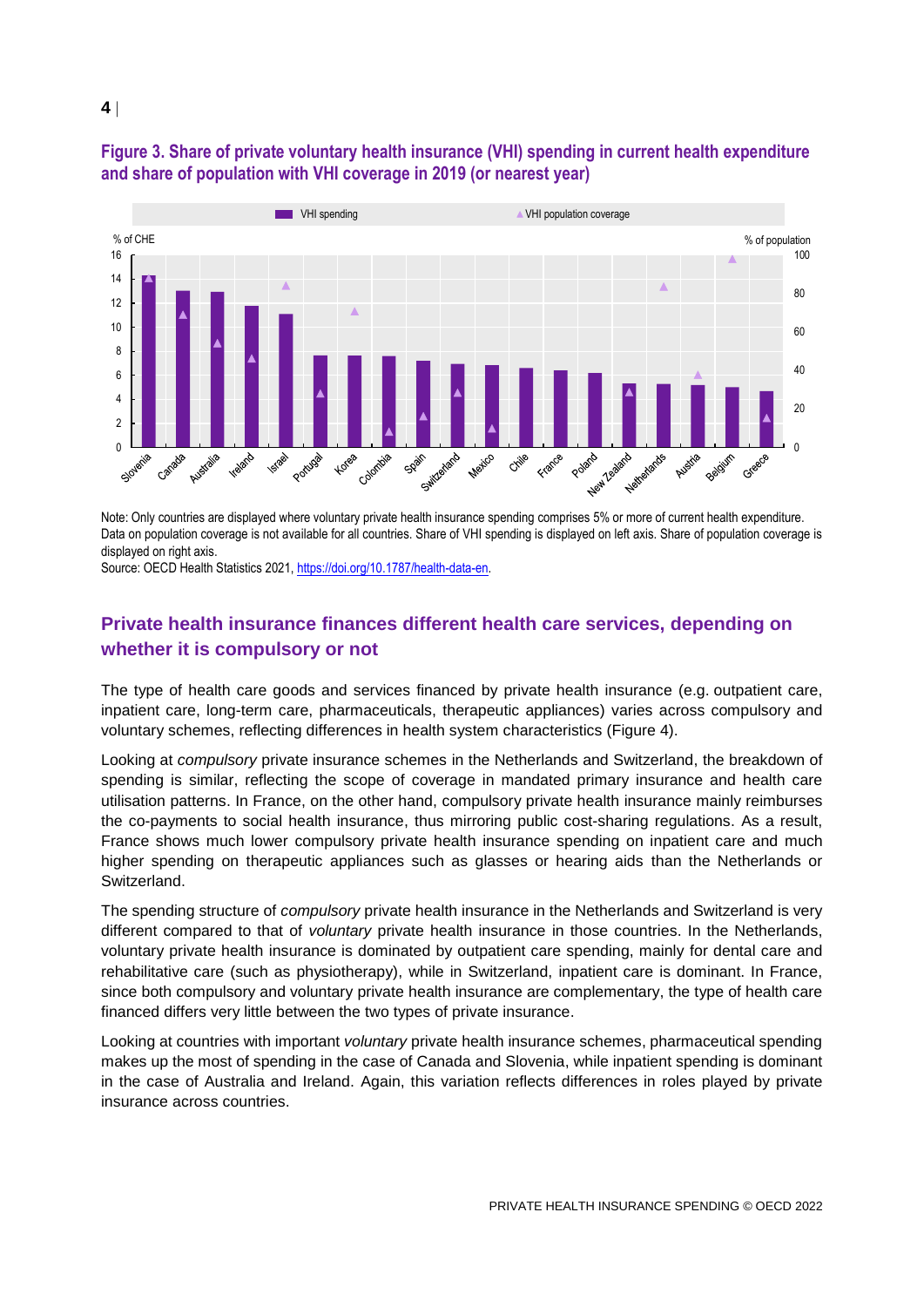

## <span id="page-4-0"></span>**Figure 4. Composition of private health insurance (PHI) spending by type of service**

Note: Countries ranked in descending order based on share of private health insurance in total health spending, separately for compulsory and voluntary PHI.

Source: OECD Health Statistics 2021, [https://doi.org/10.1787/health-data-en.](https://doi.org/10.1787/health-data-en)

## **The share of private health insurance spending grew slightly over the last 15 years, but COVID-19 reversed this trend in 2020**

Overall, spending by private health insurance has grown at a slightly greater rate than total health spending since 2005. By 2019, the share of private health insurance in current health expenditure had risen to 9.8% on average across OECD countries, up from around 8% in 2005. Some of this development can be explained by legislation or reforms changing how health care is financed. In the Netherlands, a major health financing reform replaced the existing social health insurance system with one based on compulsory private health insurance in 2006. In other countries, while the share of total private health insurance spending has remained largely unchanged, the balance between compulsory and voluntary private insurance has altered [\(Figure](#page-5-0) 5). In Germany, the uptake of private health insurance coverage was made compulsory for certain population groups in 2009 (for which it was voluntary before). In France, voluntary private insurance for complementary coverage became compulsory for most employees in the private sector in 2016.

Focusing on the evolution in voluntary health insurance spending highlights several interesting trends [\(Figure](#page-5-0) 5). In Korea, the growing popularity of complementary and supplementary private insurance (more than seven in ten Koreans had this type of coverage in 2019) has seen its share of spending rise steadily from 1.9% in 2005 to 7.6% in 2019. Population coverage of voluntary insurance has also grown strongly in Slovenia, reaching 88% in 2019. However, the corresponding spending share only increased slightly from 12.6% in 2005 to 14.3% in 2019. In the United Kingdom, on the other hand, the proportion of health spending from private health insurance dropped, from 4% in 2005 to 2.8% in 2019, mirroring the decline in the share of the population with duplicate insurance (to around one in 10 in 2019).

Despite the gradual growth in private health insurance spending over the long-term, preliminary data for 2020 suggest a fall in private health insurance spending in a number of countries as private (elective) treatment has been postponed to secure sufficient treatment capacity for COVID-19 patients and due to other restrictions on health care delivery, or simply reflecting the fact that fewer people sought care out of fear of infection. In Chile, compulsory private health insurance spending is expected to drop by 9% in real